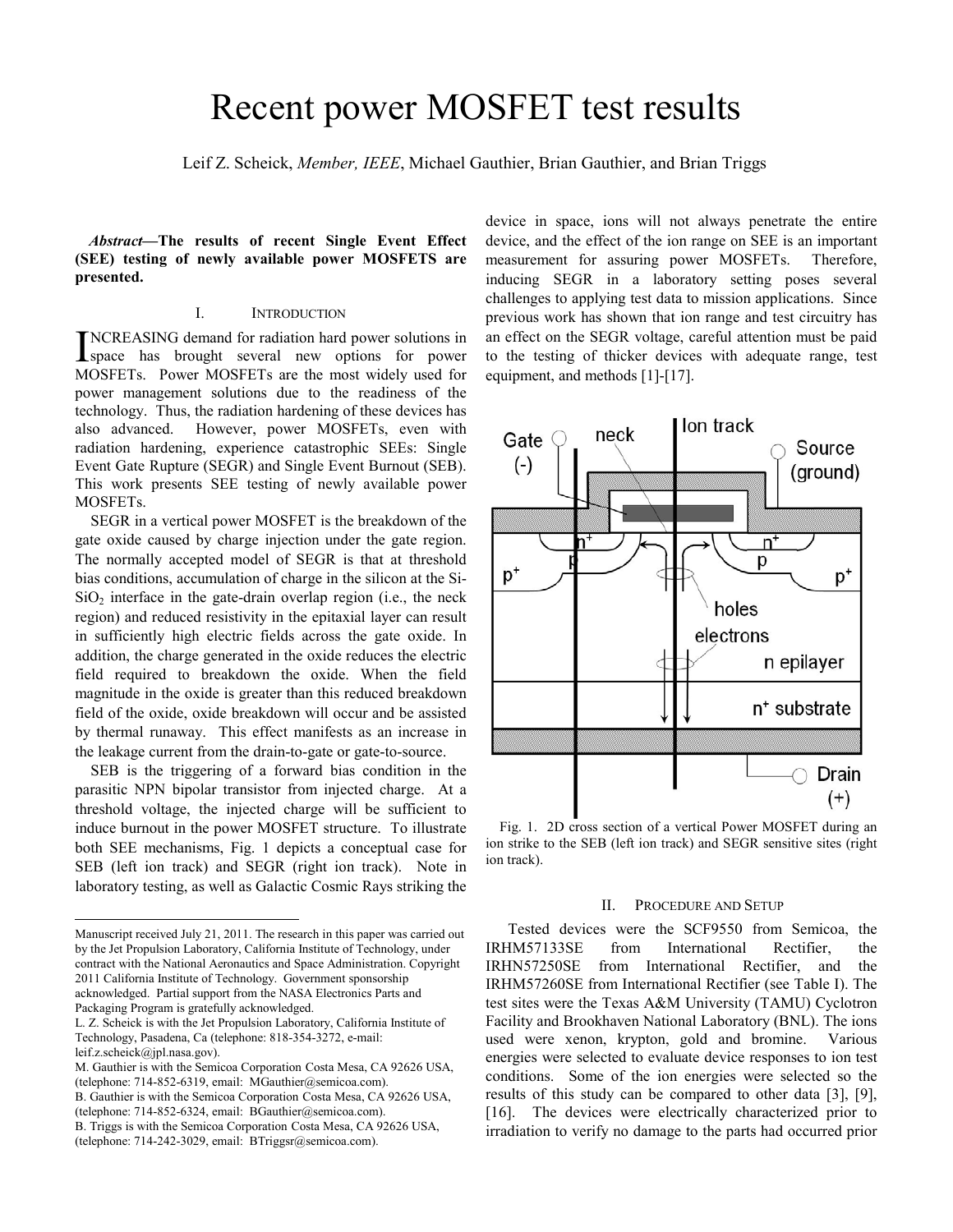to irradiation or de-packaging. The following were measured with a Tektronix 371b curve tracer and HP4156: threshold voltage, transconductance, reverse breakdown voltage, and onresistance. The devices were de-encapsulated using a milling machine. Parts that were measured to be out of manufacture specification during any point in the preparation were rejected from the test lot.

Table I. List of devices used in this study.

| Rating $(V)$ | <b>Device</b>      | Man.    | <b>Ions</b> tested |
|--------------|--------------------|---------|--------------------|
| 130          | <b>IRHN57133SE</b> |         | Br, Xe, Kr         |
| 200          | <b>IRHJ57260SE</b> |         | Br, Xe, Kr         |
| 200          | <b>IRHN57250SE</b> |         | Xe. Kr             |
| 450          | <b>SCF9550</b>     | Semicoa | Xe. Kr             |

The NASA SEGR and SEB testing guideline [15] was used as the testing standard. A high-voltage source-measurement unit (a HP4142 SMU) controlled through a personal computer (PC) via a general-purpose instrument bus (GPIB) was used to force voltages and read currents. The time resolution of the measurements was ~100ms. The current resolution of the SMU was 1nA, while the typical off-state leakage current in a virgin device is 10nA. During irradiation, devices were monitored for increases in current through the gate, source, and drain pins while at a constant gate-to-source voltage  $(V_{GS})$ and a constant drain-to-source voltage  $(V_{DS})$ . Between irradiations, a post irradiation gate stress (PIGS) test was done to screen for latent damage. If the DUT showed no damage, i.e., no increase in current, the voltage was increased and the device was irradiated again.

SEGR was defined as a permanent increase in the gate-todrain or gate-to-source current from the pre-irradiation measurement, while SEB was defined as the increase in drainto-source current. In some tests, because of the damage to the device from the local heating of the SEE, the device failed such that all three current parts showed damage. In these cases, the event was noted as being SEB and/or SEGR. The SEE voltage  $(V_{\text{SEE}})$  value for each run was determined by computing the mean of the "last pass" voltage and the voltage at which failure had occurred. Therefore, a valid data point is one where the DUT no SEGR or SEB for at least one complete irradiation run. For each irradiation, typical run parameters were  $1x10^5$  ions/cm<sup>2</sup> at a flux of  $\sim 1x10^4$  ions/cm<sup>2</sup> per second, thus each irradiation run was about 10 seconds long.

#### III. RESULTS

The safe operating area (SOA) is the range of voltages (or domain space) found on the [Vds, Vgs] plane in which a MOSFET operates without SEGR and/or SEB for a given ion of a particular energy.

#### *A. IRHNJ57133SE*

The IRHNJ57133SE is an n-channel 130V power MOSFET with an RDSon of 0.1 ohm. The parts tested here were fabricated on the new line in Temecula using IR's R5 technology. The device performed slightly worse than previous tests [16]. Both of these beams were degraded; the

49 MeV.cm<sup>2</sup>/mg xenon had an energy of 1756 MeV at the surface of the die, while the 59 MeV.cm<sup>2</sup>/mg xenon had an energy of 824 MeV at the surface of the die. Fig. 2 presents the results.



## *B. IRHM57260SE*

The IRHN57260SE is an n-channel 200V power MOSFET with an RDSon of 0.038 ohm. The parts tested here were fabricated on the new line in Temecula using IR's R5 technology. These parts also performed much better than parts tested from the previous fabrication line [16]. The 37 MeV.cm<sup>2</sup>/mg was not degraded while the 59 MeV.cm<sup>2</sup>/mg xenon had an energy of 824 MeV at the surface of the die. Fig. 3 presents the results.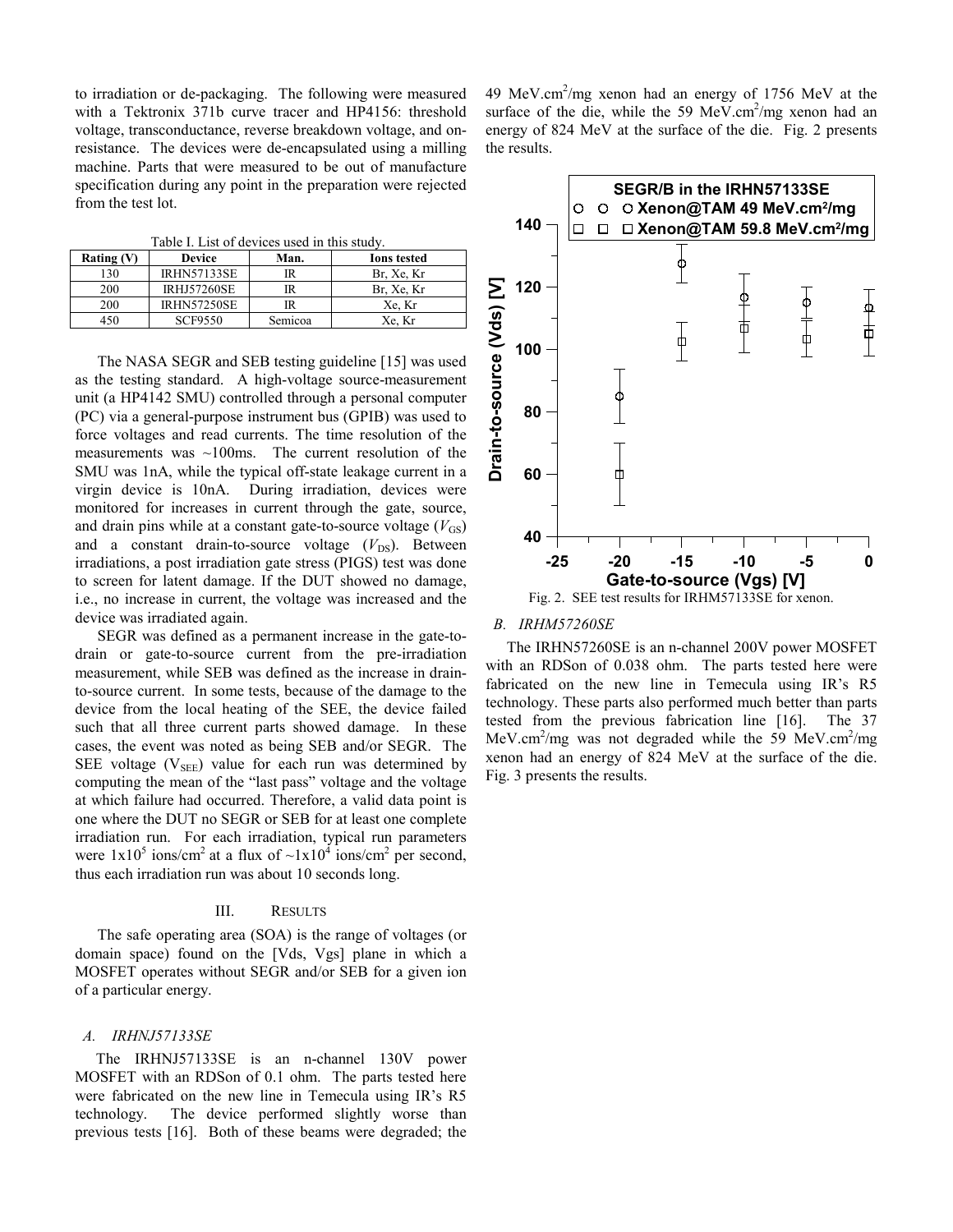

#### *C. IRHN57250SE*

The IRHN57250SE is an n-channel 200V power MOSFET with an RDSon of 0.06 ohm. The parts tested here were fabricated on the new line in Temecula using IR's R5 technology. The device performed much better than parts tested from the previous fabrication line [16]. These parts also performed very similarly to the IRHJ57260SE as shown in Fig. 4. For some devices, the gold ion energy was varied to explore the variation in SEE. Fig. 5 and Fig. 6 are the results. In Fig. 5, the drain-to-source voltage was held constant at 50 V, and the Vcrit of the Vgs was measured, while in Fig. 6, the gate-to source voltage was zero volts, and the Vds Vcrit was measured. In both cases, the part-to-part variability was quite large; however, Fig. 5 where Vcrit of Vgs was measured intimates an increasing susceptibility to increasing particle energy, however, no consistent trend can be inferred due to large variation of Vds. These results disagree in part or in whole with several previous publications on this effect [1]-[10]. These devices are made on the manufacturer's most current process line, so the technology may have a different dependence than previous part architectures. Regardless, the ability to trend the Vcrit response for Vds or Vgs as a function of particle energy should be carefully vetted. These devices exhibit both SEB and SEGR, and results shown here plot the average for both SEE types. However, the both the SEB and SEGR results follow the same trend.



Fig. 4. SEE response curve of the IRHN57250SE. Tests with Bromine at BNL (41.3 MeV.cm<sup>2</sup>/mg) result in SEGR outside the absolute maximum ratings of the device.



Fig. 5. Variation of the Vcrit of Vgs in the IRHN57250SE with gold ion energy at Vds=50 V.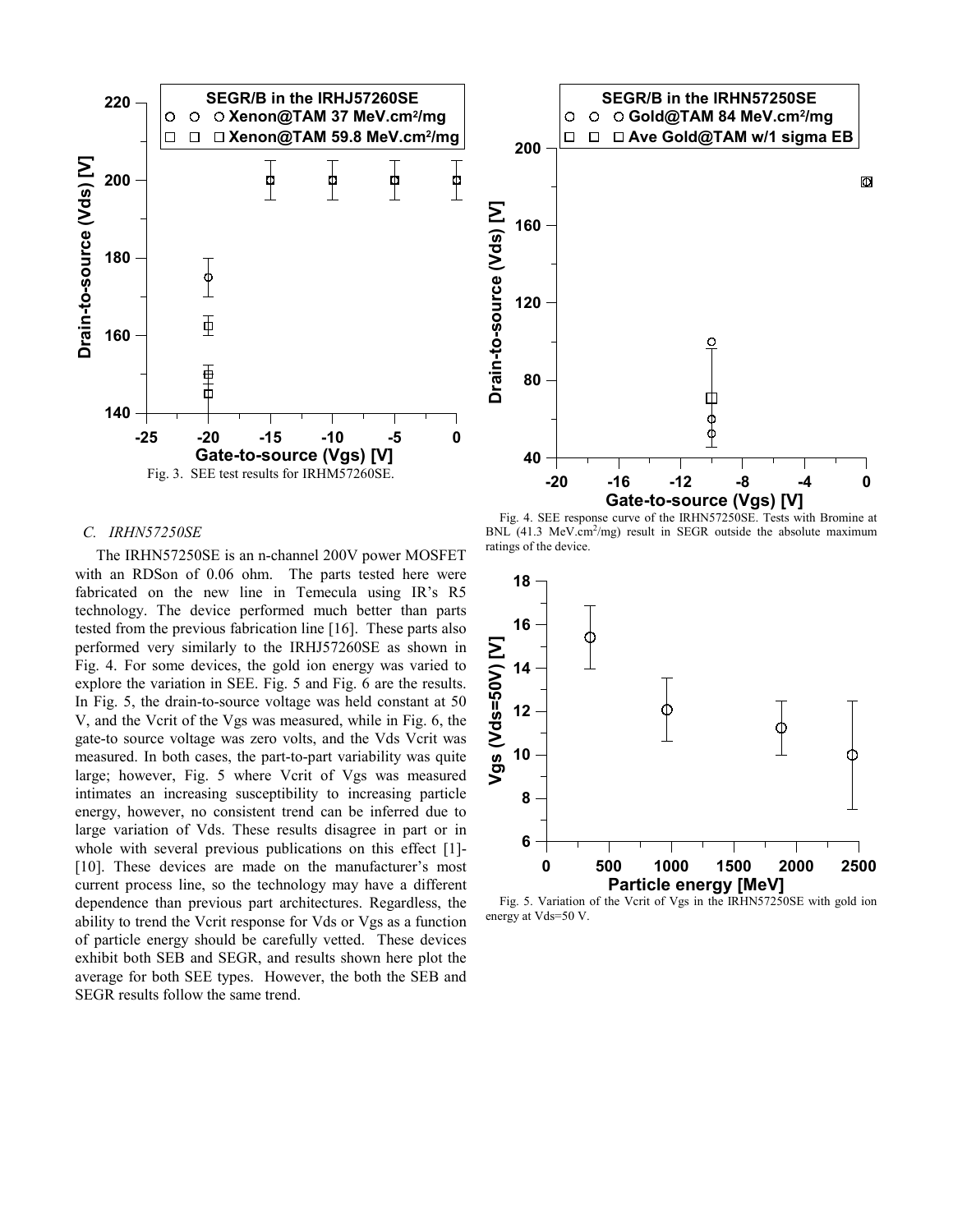

Fig. 6. Variation of the Vcrit of Vds in the IRHN57250SE with gold ion energy at Vgs=0 V.

#### *D. SCF9550*

The SCF9550 is an n-channel 450 V, 11 A power MOSFET with an RDSon of 0.45 ohm. The parts tested here were first generation parts for SEMICOA's line which is an epitaxial-based process, produced with a Rad Hard Process developed for products from 100V to 500 V. The epitaxial thickness is 55  $\mu$ m and the total device thickness is 200  $\mu$ m. The parts are currently available per Source Control Drawings and soon to be available to DSCC Specifications at the JANS Level (MIL-PRF-19500). The SEE response of these parts is comparable to other 500 V rated parts [11]-[14].



Fig. 7. SEE test results for SCF9550 for xenon at 2865 MeV.

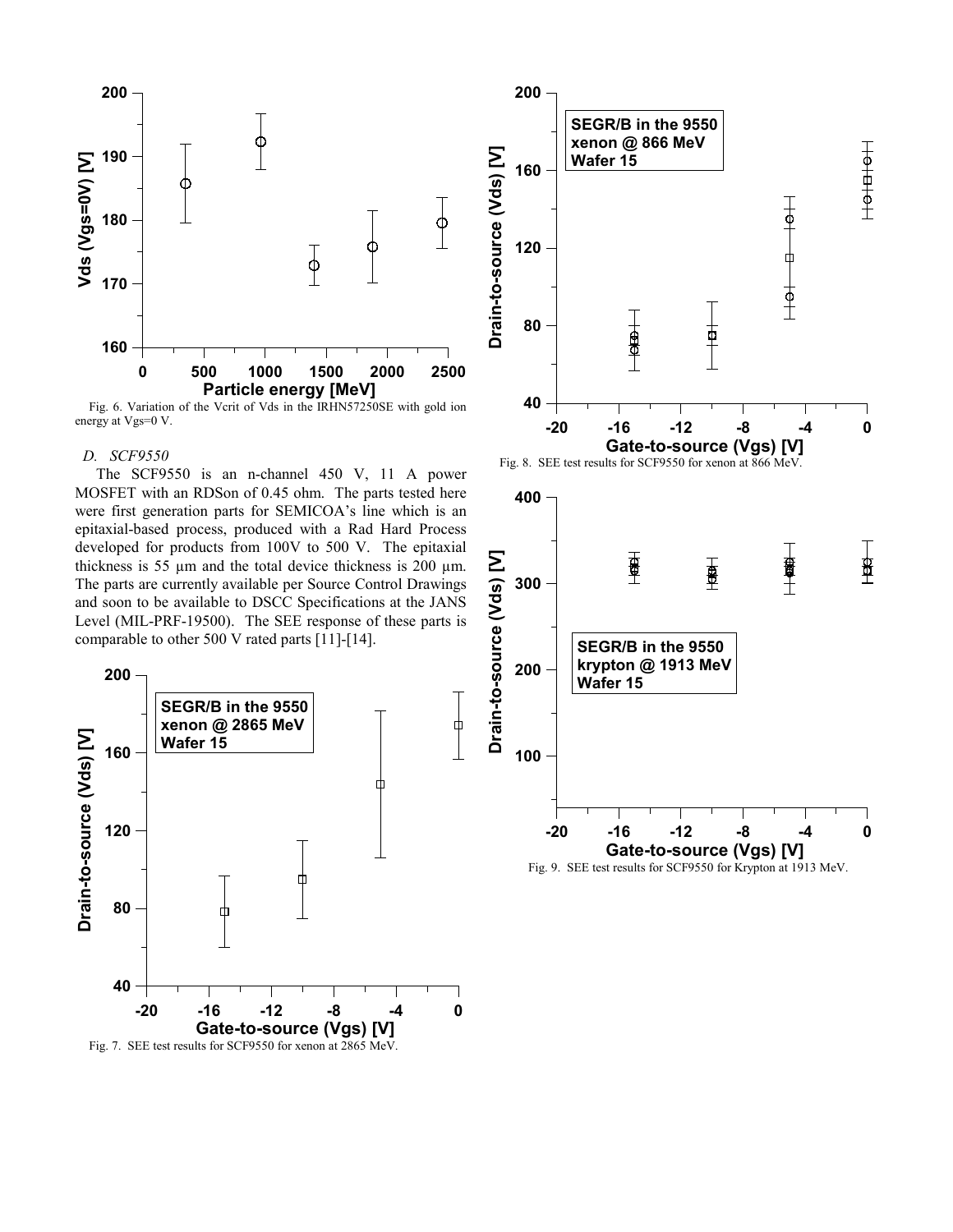

## *1). Failure Analysis of the SCF9550*

Two devices were selected to undergo failure analysis on the SCF9550. The S/N 1301 was a completely destroyed device, while S/N 1304 still functioned as a transistor, although it was very leaky. Fig. 11, Fig. 12 and Fig. 13 show the Infrared, Optical and SEM inspection of S/N 1301, respectively. The damage to the device is shown near the gate region, although largest power loss is in the wire bond region. The "leaky" part, S/N 1304, did not show a "hot spot" under IR inspection, however, damage was seen in the gate source region as shown in Fig. 15 and Fig. 15.



Fig. 11. The infrared image shows heat being dissipated at the source wire bond region but gate-source short is at a different location. Part S/N was 1301.



Fig. 12. S/N1301 Optical Image with Anomaly at Gate-Source Region



Fig. 13. S/N 1301 Magnified SEM Image of the Gate-Source Short, Damage to glass is most likely related to metal having been stressed below the passivation



Fig. 14. S/N1304 Optical Image with Anomaly at Gate-Source Region